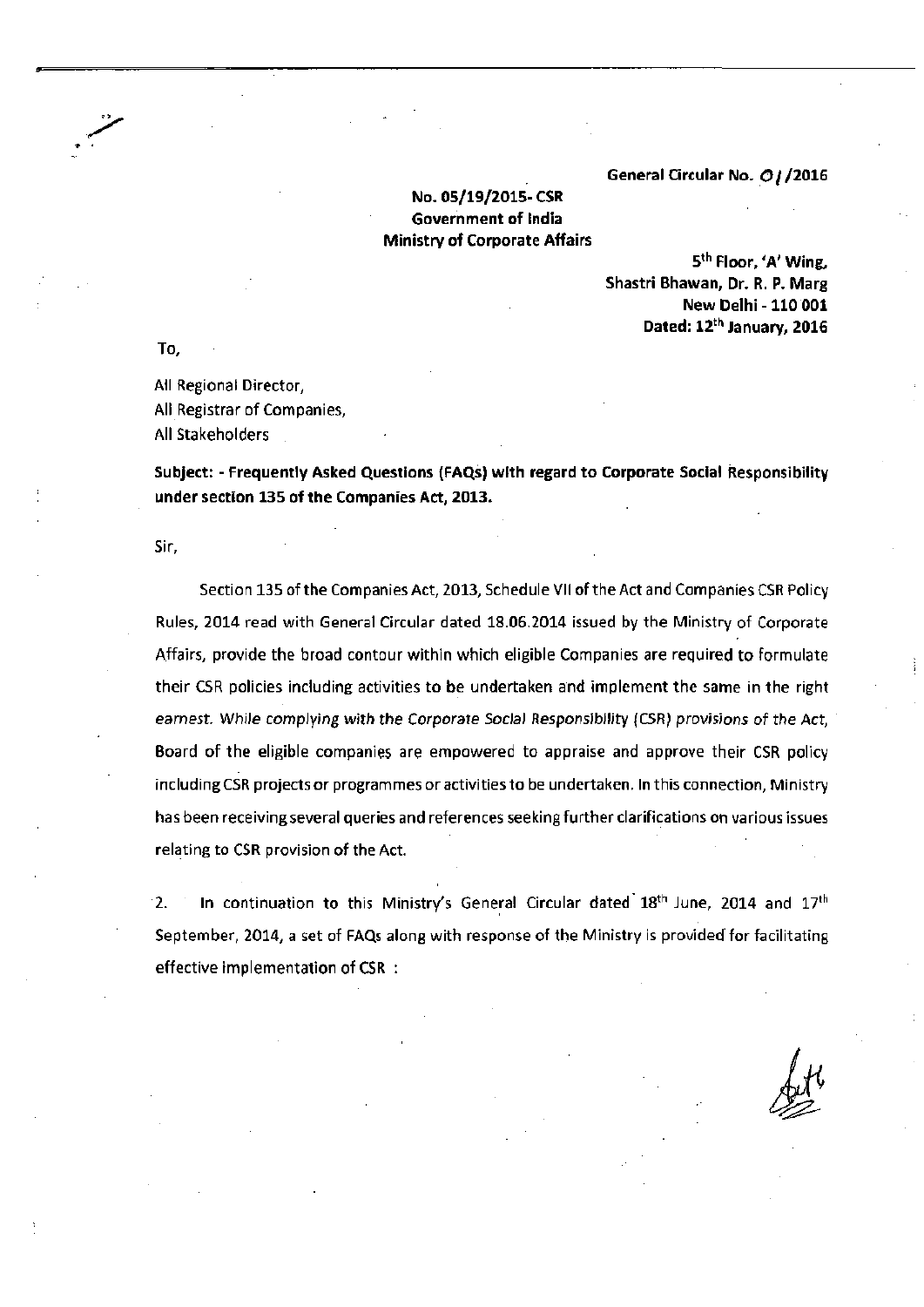## **FREQUENTLY ASKED QUESTIONS ON CORPORATE SOCIAL RESPOSIBITITIES**

| SI, No. | FAQS                                                                                  |
|---------|---------------------------------------------------------------------------------------|
| 1.      | Whether CSR provisions of the Companies Act, 2013 is applicable to all companies?     |
|         | CSR provisions of the Companies Act 2013 is applicable to every company               |
|         | registered under the Companies Act 2013 and any other previous Companies law          |
|         | having                                                                                |
|         | net worth of rupees five hundred crore or more, or                                    |
|         |                                                                                       |
|         | turnover of rupees one thousand crore or more or                                      |
|         | a net profit of rupees five crore or more                                             |
|         | during any financial year                                                             |
|         |                                                                                       |
| 2.      | What is meaning of 'any financial year' mentioned above?                              |
|         | " Any Financial year" referred under Sub-Section (1) of Section 135 of the Act read   |
|         | with Rule 3(2) of Companies CSR Rule, 2014 implies any of the three preceding         |
|         | financial years (refer General Circular No. 21/2014, dated: 18.06.2014)               |
| 3.      | Whether CSR expenditure of a company can be claimed as a business expenditure?        |
|         | The amount spent by a company towards CSR cannot be claimed as business               |
|         | expenditure. The Finance Act, 2014 provides that any expenditure incurred by an       |
|         | assessee on the activities relating to Corporate Social Responsibility referred to in |
|         | section 135 of the Companies Act, 2013 shall not be deemed to be an expenditure       |
|         | incurred by the assessee for the purposes of the business or profession.              |
|         |                                                                                       |
| 4.      | Whether the 'average net profit' criteria for section 135(5) is Net profit before tax |
|         | or Net profit after tax?                                                              |
|         | Computation of net profit for section 135 is as per section 198 of the Companies      |
|         | Act, 2013 which is primarily PROFIT BEFORE TAX (PBT).                                 |
| 5.      | Can the CSR expenditure be spent on the activities beyond Schedule VII?               |
|         | General Circular No. 21/2014 dated June18, 2014 of MCA has clarified that the         |
|         | statutory provision and provisions of CSR Rules, 2014, is to ensure that activities   |
|         | undertaken in pursuance of the CSR policy must be relatable to Schedule VII of the    |
|         | Companies Act, 2013. The entries in the said Schedule VII must be interpreted         |

 $\int dA$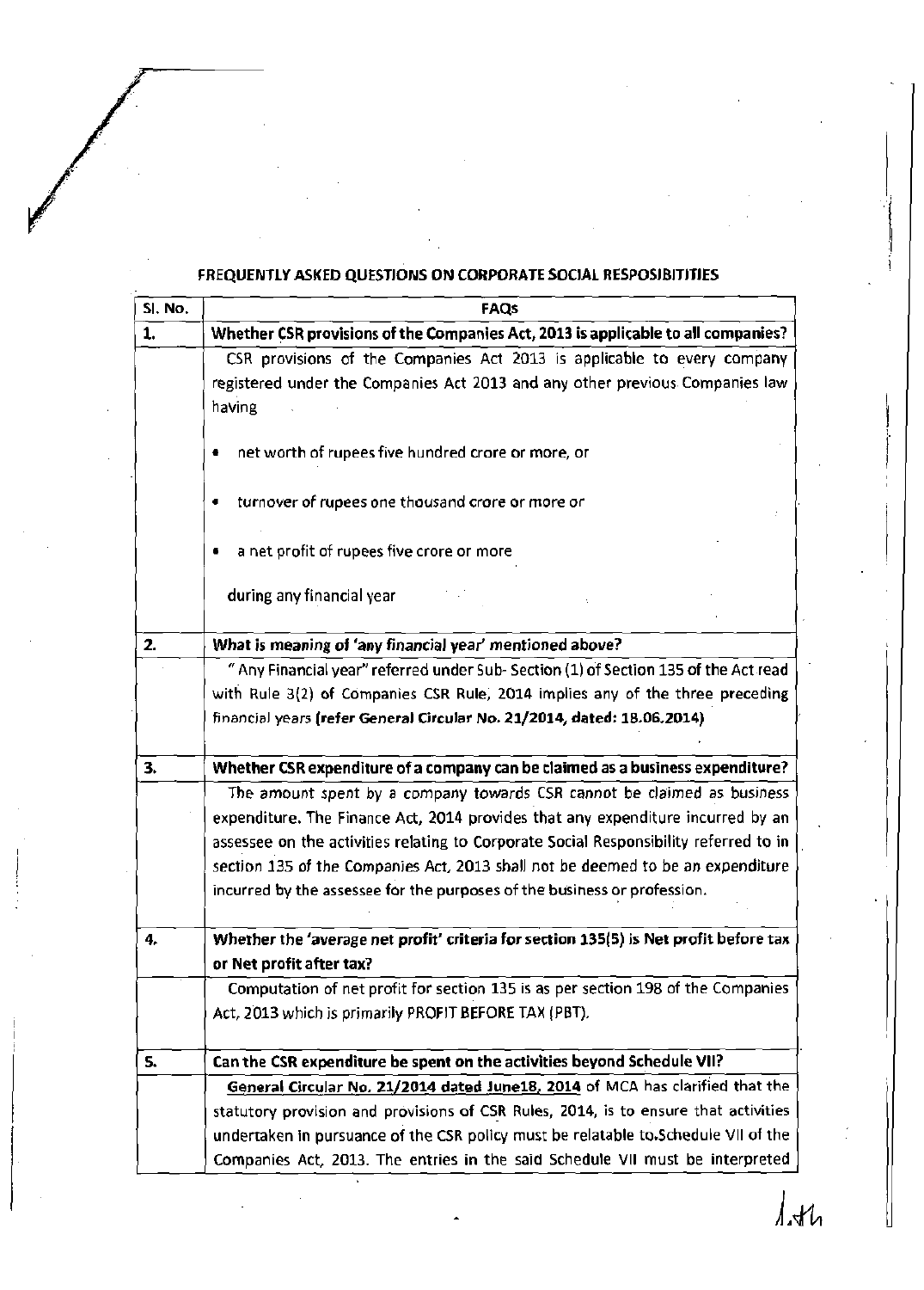liberally so as to capture the essence of the subjects enumerated in the said Schedule. The items enlisted in the Schedule VII of the Act, are broad-based and are intended to cover a wide range of activities. The General Circular also provides an illustrative list of activities that can be covered under CSR. In a similar way many more can be covered. It is for the Board of the company to take a call on this.

## **What tax benefits can be availed under CSR?**

6.

No specific tax exemptions have been extended to CSR expenditure per se. The finance Act, 2014 also clarifies that expenditure on CSR does not form part of business expenditure. While no specific tax exemption has been extended to expenditure incurred on CSR, spending on several activities like contributions to Prime Minister's Relief Fund, scientific research, rural development projects, skill development projects, agricultural extension projects, etc., which find place in Schedule VII, already enjoy exemptions under different sections of the Income Tax Act, 1961.

| 7. | Which activities would not qualify as CSR?                                                                                                                                                                                                                                                                                                                                                                                                                                                                                                                                                                                                                                           |
|----|--------------------------------------------------------------------------------------------------------------------------------------------------------------------------------------------------------------------------------------------------------------------------------------------------------------------------------------------------------------------------------------------------------------------------------------------------------------------------------------------------------------------------------------------------------------------------------------------------------------------------------------------------------------------------------------|
|    | The CSR projects or programs or activities that benefit only the employees of<br>٠<br>the company and their families.<br>One-off events such as marathons/ awards/ charitable contribution/<br>advertisement/sponsorships of TV programmes etc.<br>Expenses incurred by companies for the fulfillment of any other Act/ Statute<br>of regulations (such as Labour Laws, Land Acquisition Act, 2013, Apprentice<br>Act, 1961 etc.)<br>Contribution of any amount directly or indirectly to any political party.<br>Activities undertaken by the company in pursuance of its normal course of<br>٠<br>business.<br>• The project or programmes or activities undertaken outside India. |
| 8. | Whether a holding or subsidiary of a company which fulfils the criteria under<br>section 135(1) has to comply with section 135, even if the holding and subsidiary<br>itself does not fulfill the criteria.                                                                                                                                                                                                                                                                                                                                                                                                                                                                          |

Holding or subsidiary of a company does not have to comply with section 135(1) unless the holding or subsidiary itself fulfills the criteria.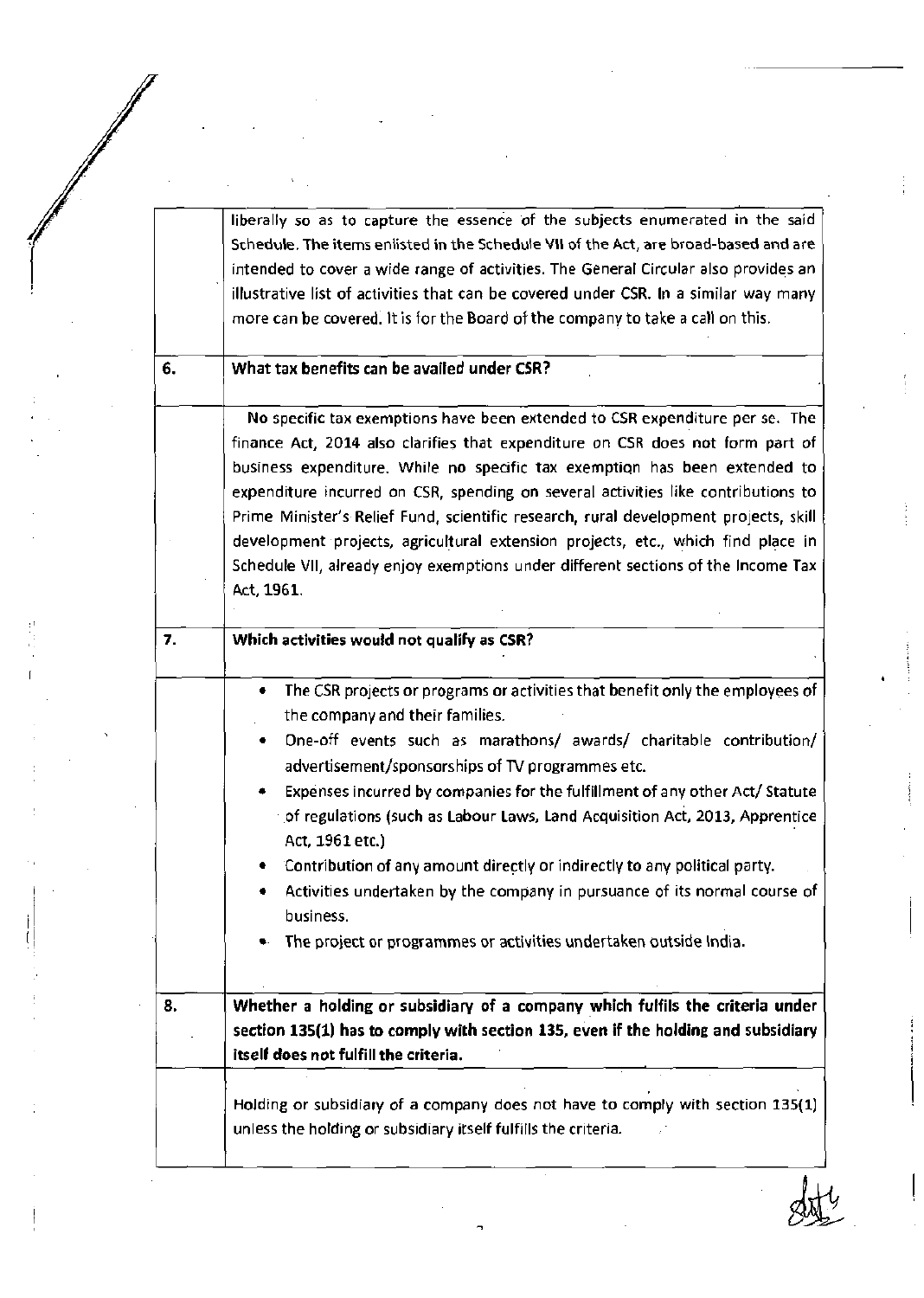| 9.  | Whether provisions of CSR are applicable on Section 8 Company, if it fulfills the                                                                                                   |
|-----|-------------------------------------------------------------------------------------------------------------------------------------------------------------------------------------|
|     | criteria of section 135(1) of the Act.                                                                                                                                              |
|     | Section 135 of the Act reads "Every company", i.e. no specific exemption is                                                                                                         |
|     | given to section 8 companies with regard to applicability of section 135, hence                                                                                                     |
|     | section 8 companies are required to follow CSR provisions                                                                                                                           |
| 10. | Can contribution of money to a trust/Society/Section 8 Companies by a company                                                                                                       |
|     | be treated as CSR expenditure of the company?                                                                                                                                       |
|     | General Circular No. 21/2014 of MCA dated June 18, 2014 clarifies that                                                                                                              |
|     | Contribution to Corpus of a Trust/ Society/ Section 8 companies etc. will qualify as<br>CSR expenditure as long as :                                                                |
|     | (a) the Trust/Society/Section 8 company etc. is created exclusively for undertaking<br>CSR activities or                                                                            |
|     | (b) where the corpus is created exclusively for a purpose directly relatable to a<br>subject covered in Schedule VII of the Act.                                                    |
| 11. | Whether display of CSR policy of a company on website of the company is<br>mandatory or not?                                                                                        |
|     | As per section 135(4) the Board of Directors of the company shall, after taking<br>into account the recommendations of CSR Committee, approve the CSR Policy for                    |
|     | the company and disclose contents of such policy in its report and the same shall be<br>displayed on the company's website, if any (refer Rule 8 & 9 of CSR Policy, Rules<br>2014). |
|     |                                                                                                                                                                                     |
| 12. | Whether reporting of CSR is mandatory in Board's Report?                                                                                                                            |
|     | The Board's Report of a company qualifying under section 135(1) pertaining to a                                                                                                     |
|     | financial year commencing on or after the 1 <sup>st</sup> day of April, 2014 shall include an                                                                                       |
|     | annual report on CSR containing particulars specified in Annexure. (refer Rule 9 of                                                                                                 |
|     | CSR Policy, Rules 2014).                                                                                                                                                            |
| 13. | Whether it is mandatory for Foreign Company to give report on CSR activity?                                                                                                         |
|     | In case of a foreign company, the balance sheet filed under sub-clause (b) of sub-                                                                                                  |
|     | section (1) of section 381 shall contain an Annexure regarding report on CSR.                                                                                                       |
| 14. | Whether contribution towards disaster relief qualifies as CSR or not?                                                                                                               |
|     | (May please refer point no. 7 to the annexure to General Circular dated 18.06.2014<br>issued by Ministry of Corporate Affairs).                                                     |

 $\ddot{\phantom{0}}$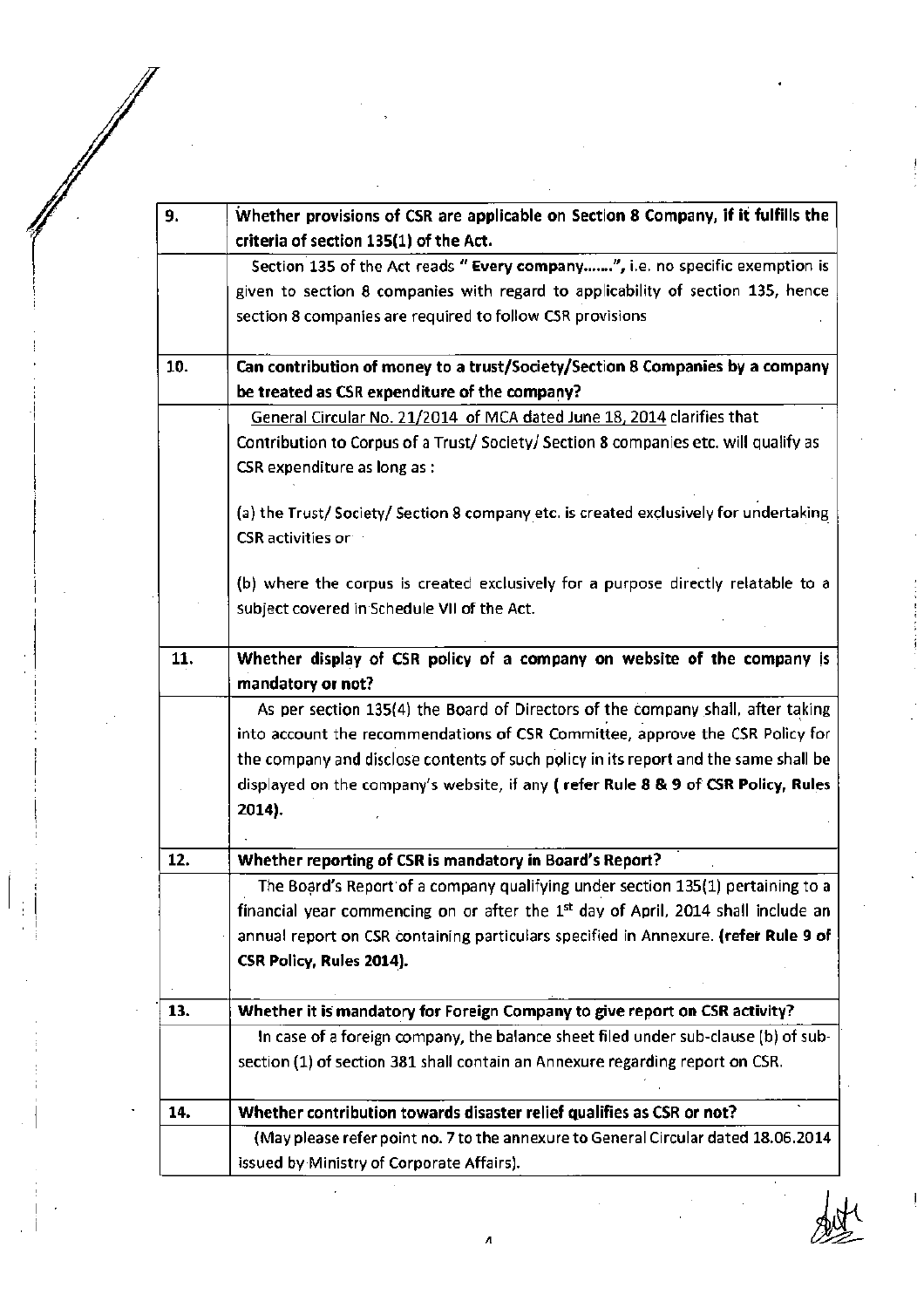**15. 16. 17. 18. 19. Whether contribution in kind can be monetized to be shown as CSR expenditure?**  Section 135 prescribes "....shall ensure that company spends....".The company has to spend the amount. **if a company spends in excess of 2% of its average net profit of three preceding years on CSR in a particular year, can the excess amount spent be carried forward to the next year and be offset against the required 2% CSR expenditure of the next year?**  Any excess amount spent (i.e., more than 2% as specified in Section 135) cannot be carried forward to the subsequent years and adjusted against that year's CSR expenditure. **Can the unspent amount from out of the minimum required CSR expenditure be carried forward to the next year?**  The Board is free to decide whether any unspent amount from out of the minimum required C5R expenditure is to be carried forward to the next year. However, the carried forward amount should be over and above the next year's CSR allocation equivalent to at least 2% of the average net profit of the company of the immediately preceding three years. **What is the role of Government in monitoring implementation of CSR by companies under the provision of the Companies Act, 2013?**  The main thrust and spirit of the law is not to monitor but to generate conducive environment for enabling the corporates to conduct themselves in a socially responsible manner, while contributing towards human development goals of the country. The existing legal provisions like mandatory disclosures, accountability of the CSR Committee and the Board, provisions for audit of the accounts of the company etc., provide sufficient safeguards in this regard. Government has no role to play in monitoring implementation of CSR by companies **Whether government is proposing to establish any mechanism for third parties to monitor the quality and efficacy of CSR expenditure as well as to have an impact assessment of CSR by Companies?**  Government has no role to play in engaging external experts for monitoring the quality and efficacy of CSR expenditure of companies. Boards / CSR Committees are fully competent to engage third parties to have an impact assessment of its CSR programme to validate compliance of the CSR provisions of the law.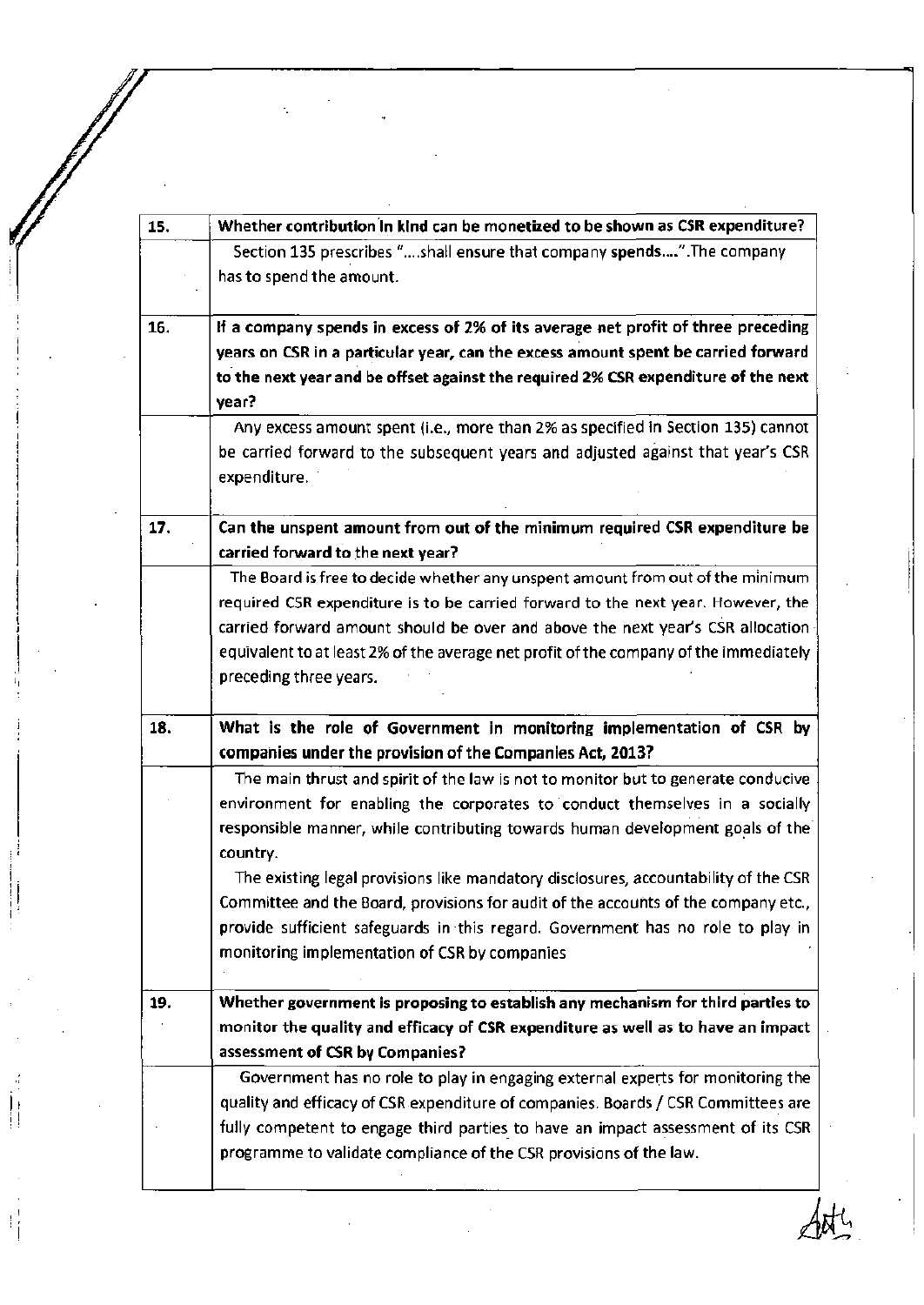| 20. | Can CSR funds be utilized to fund Government Scheme?                                                                                                                                                                                                                                                                                                                                                                                                                                                                                                                                                                                                                                       |
|-----|--------------------------------------------------------------------------------------------------------------------------------------------------------------------------------------------------------------------------------------------------------------------------------------------------------------------------------------------------------------------------------------------------------------------------------------------------------------------------------------------------------------------------------------------------------------------------------------------------------------------------------------------------------------------------------------------|
|     | The objective of this provision is indeed to Involve the corporates in discharging<br>their social responsibility with their innovative ideas and management skills and with<br>greater efficiency and better outcomes. Therefore, CSR should not be interpreted<br>as a source of financing the resource gaps in Government Scheme. Use of corporate<br>innovations and management skills in the delivery of 'public goods' is at the core of<br>CSR implementation by the companies. In-principle, CSR fund of companies should<br>not be used as a source of funding Government Schemes. CSR projects should have<br>a larger multiplier effect than that under the Government schemes. |
|     | However, under CSR provision of the Act and rules made thereunder, the Board of<br>the eligible company is competent to take decision on supplementing any<br>Government Scheme provided the scheme permits corporates participation and all<br>provisions of Section 135 of the Act and rules thereunder are compiled by the<br>company.                                                                                                                                                                                                                                                                                                                                                  |
| 21. | Who is the appropriate authority for approving and implementation of the CSR<br>programmes /projects of a Company? What is Government's role in this regard?                                                                                                                                                                                                                                                                                                                                                                                                                                                                                                                               |
|     | Government has no role to play in this regard. Section 135 of the Act, Schedule<br>VII and Companies CSR Policy Rules, 2014 read with General Circular dated<br>18.06.2014 issued by the Ministry of Corporate Affairs, provide the broad contour<br>within which eligible companies are required to formulate their CSR policies<br>including activities to be undertaken and implement the same in the right earnest.<br>Therefore, all CSR programmes / projects should be approved by the Boards on the<br>recommendations of their CSR Committees. Changes, if any, in the programme /<br>project should also be undertaken only with the approval of the Committee / Board.          |
| 22. | How can companies with small CSR funds take up CSR activities in a project /<br>programme mode?                                                                                                                                                                                                                                                                                                                                                                                                                                                                                                                                                                                            |
|     | A well designed CSR project or programme can be managed with even small fund.<br>Further, there is a provision in the CSR Policy Rules, 2014 that such companies can<br>combine their CSR programs with other similar companies by way of pooling their                                                                                                                                                                                                                                                                                                                                                                                                                                    |